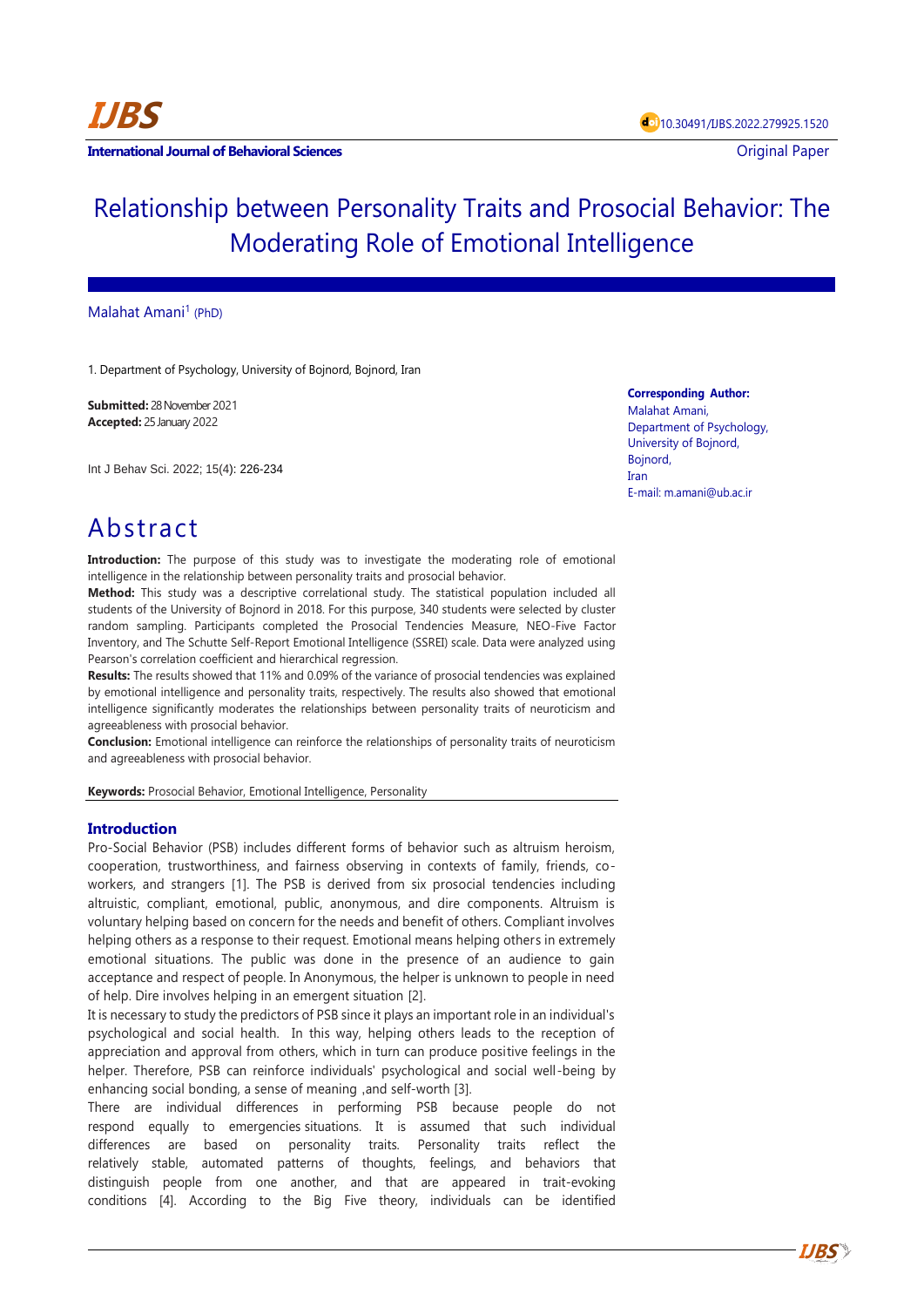in terms of five broad traits, i.e., neuroticism, openness, extraversion, agreeableness, and conscientiousness. It has been claimed that the Big Five dimensions can be some part of the prosocial personality [5]. Individuals with a high level of neuroticism are susceptible to anxiety, melancholia, social anxiety, self-blame, and withdrawal from social interactions [6]. Fear of social interactions in neurotic individuals may decrease PSB [7]. Openness is related to features of aesthetic appreciation, unconventionality, creativity, and inquisitiveness [8]. However, people with artistic predispositions accentuate emotional expressions that may sensitize them to the circumstances and needs of others to empathize with others [9]. Also, openness may relate to PSB through experiencing unusual cases such as victims in need of help[10]. Conscientiousness includes features such as responsibility and observance of ethics that may motivate people to help others [11]. In some cultures, conscientiousness was associated with compassion[9]. Extraversion includes the characteristics of sociability and warmth. individuals with high scores on extraversion are successful in adaptive interpersonal relationships that may provoke compassion and PSB [9]. Finally, agreeableness contains features such as sympathetic, kind, warm, understanding, and sincere [12]. Agreeable people positively evaluate PSB since they are sensitive to others' problems [10]. It has been revealed that agreeableness relates to empathy and compassion in some cultures [9]. Habashi et al. [13] found that agreeableness was associated with the emotional reactions of victims who needed help.

Regarding the relationship between the traits of the Big Five and PSB, Mlcak [14] indicated that helping professions and volunteering experience participants had higher levels of extraversion, openness to experience, conscientiousness, anonymous behavior, altruism, behavior in crisis, empathic concern, and perspectivetaking than participants without experience and economic professions. Rodrigues et al. [15] indicated that only agreeableness is related to prosocial tendency while other traits were not correlated with prosocial tendency. Martin-Raugh et al. [16] found that conscientiousness and extraversion are associated with PSB. Courbalay et al. [17] revealed that prosocial responses to others' pain rely on agreeableness, neuroticism, and conscientiousness. A meta-analysis study indicated that the traits of agreeableness and Openness were positively related to PSB [18]. In a cross-culture study, neuroticism and openness were predictors of compassion, while agreeableness was significant only in the Canadian culture [9].

It seems that emotional intelligence can strengthen PSB. Emotional intelligence is the ability and capacity to perceive, express, recognize, apply, and manage emotions in oneself and others [19]. Emotional intelligence is a set of abilities and non-cognitive skills that enhance one's ability to successfully deal with environmental stresses and pressures [20]. The ability of emotional intelligence contains a combination of four emotion-related abilities as the perception of emotions, integration of emotions, emotion understanding, and emotion management [19]. Studies indicated that emotional expressiveness and sensitivity to the distress of others are important in developing PSB [21]. Emotion recognition accuracy from faces is conceptualized as a performance of emotional intelligence so that some studies indicated a correlation between emotion recognition accuracy and PSB [22] while other studies suggested no significant relationship between emotion recognition accuracy and PSB [21]. Martin-Raugh et al. [16] found that emotional intelligence was not correlated with role-playing performance on PSB. The role of emotions in PSB has been inquired in empathy-altruism hypothesis. This hypothesis states that prosocial motivation is stimulated by empathy. Empathy as an aspect of emotional intelligence is the ability to understand others' emotions that are induced by the story of sad events. In this regard, Torkman Malayeri and Sheikholeslami [23] revealed that empathy through moral emotions affects PSB.

As emotional intelligence theory has predicted, the ability to understand, utilize and manage the emotions of oneself and others has many positive effects and increases the likelihood of PSB. In this regard, Rahpeyma and Fouladchang [24] found that emotional intelligence training increased PSB such as helping, cooperation, and sharing.

Although previous studies have examined the relationship between personality traits and emotional intelligence and its components with PSB, however, there are differences in the findings of these studies. Also, in previous studies, the mediating role of emotional intelligence in the relationship between personality traits and compassion has been studied [9], however, the moderating role of emotional intelligence in the relationship between personality traits and PSB has not been studied. As the conceptual model shows in Figure 1, the present study seeks to investigate the moderating role of emotional intelligence in the relationship between personality traits and PSB.



**Figure 1.** Conceptual Model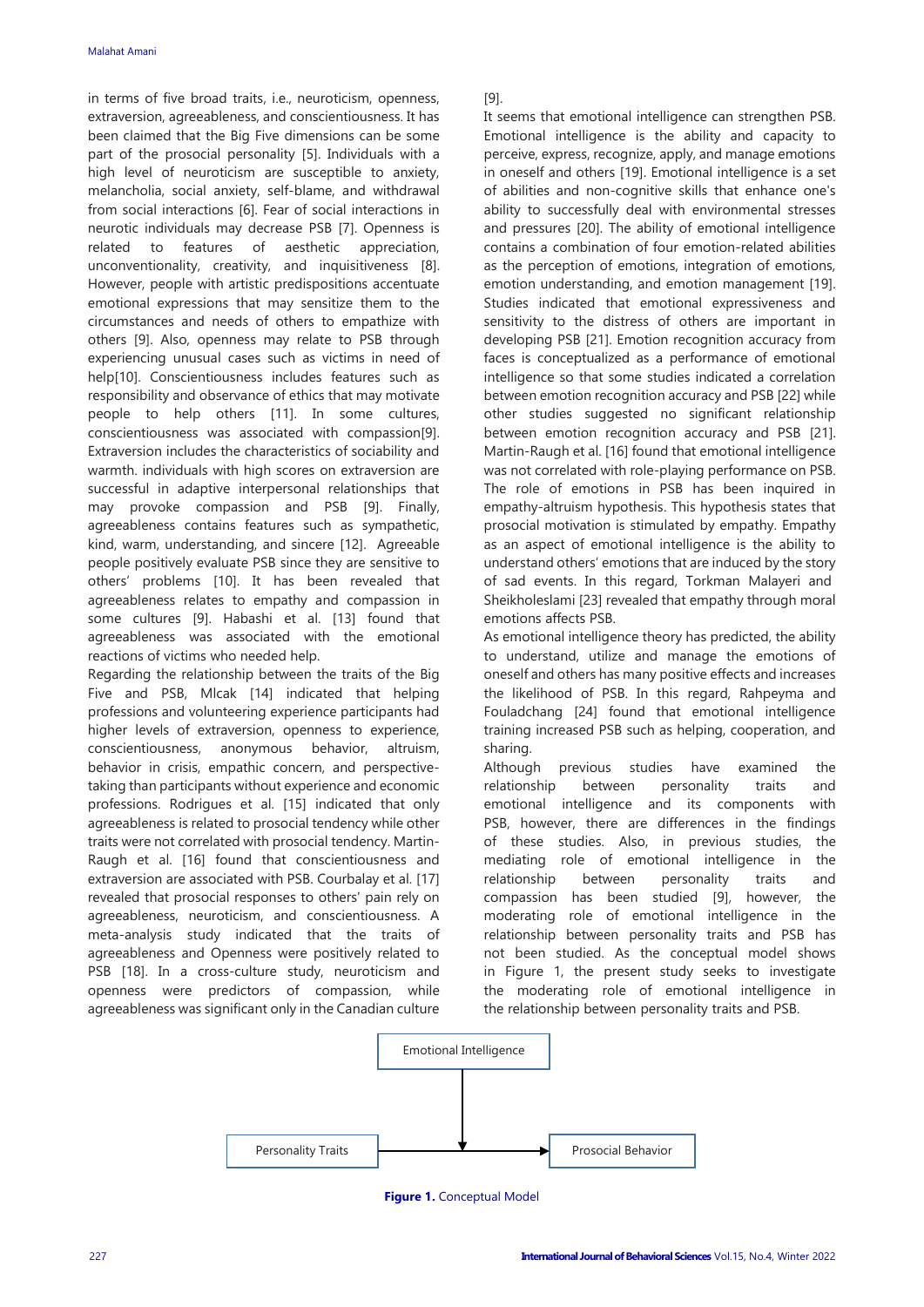# **Method**

Since the present study tried to investigate the relationship between personality traits and PSB concerning the moderating role of emotional intelligence, it has a descriptive nature based on the correlation method. The statistical population consisted of all students of University of Bojnord who were selected by two-stage cluster sampling. The number of samples was considered 386 based on the Cochran's formula for a limited population (N=4500). The inclusion criteria included being a student at Bojnord University and expressing a consent to participate in the study. To select the sample, at first two faculties were randomly selected and then six classes were randomly selected from each faculty. All participants expressed their consent to participate in the study. Participants' responses were assured of confidentiality. They were asked to complete a questionnaire for one week. After removing the incomplete questionnaires, the responses of 340 participants were evaluated. Data were analyzed using descriptive statistics including mean and standard deviation as well as inferential statistics including Pearson correlation coefficient and hierarchical regression. SPSS software version 22 was used for statistical analysis. Participants were in the age range of 18-25 years with a mean of 19.98 and a standard deviation of 1.53. Among them, 44.1% were male and 55.9% were female.

The tools used in this study were as follows:

**Prosocial Tendencies Measure:** Carlo and Randall (2002) designed the Prosocial Tendencies Measure. It has 23 item with the sub-scales of public, anonymous, dire, emotional, compliant, and altruism. Responses are based on a five-point scale ranging from 1 (does not describe me at all) to 5 (describes me greatly). Cronbach's alpha for public was 0.78, anonymous 0.85, dire 0.63, emotional 0.75, compliant 0.80, and altruism 0.74. The test-retest reliability with a two-week interval for public, anonymous, dire, emotional, compliant, and altruism were 0.61, 0.75, 0.72, 0.80, 0.73, and 0.60, respectively. The designers have reported that this inventory was correlated with global prosocial behavior and multidimensional measure of empathy [2]. In Iran, the Prosocial Tendencies Measure has been translated and its psychometric properties have been studied. The test-retest reliability and Cronbach's alpha were 0.86. The correlation of Prosocial Tendencies Measure with scales of global prosocial behavior, empathic concerns, altruism values, and social responsibility motivation was 0.34, 0.41,0.38, and 0.47, respectively [25]. In the present study, the reliability of Cronbach's alpha was obtained for public 0.70, anonymous 0.80, dire 0.68, emotional 0.76, compliant 0.72, and altruism 0.62.

**Schutte Self-Report Emotional Intelligence (SSREI) Scale:** Schutte et al. (1998) developed a scale of emotional intelligence based on the model of emotional intelligence of Salovey and Mayer. This scale has 33 items including appraisal and expression of emotion, regulation of emotion, and utilization of emotion components. Responses are based on a five-point scale in the range of 1 (strongly disagree) to 5 (strongly agree). Test-retest reliability with a two-week interval was 0.78. Internal consistency with Cronbach's alpha was 0.90. SSREI were negatively related to the Toronto Alexithymia Scale and Trait Meta Mood Scale [26]. In Iran, the test-retest reliability and Cronbach's alpha for SSREI was 0.85 and 0.77, respectively. SSREI was positively related to Trait Meta-Mood Scale and Satisfaction With Life Scale [SWALS] and was negatively associated with the Depression Anxiety Stress Scales [27]. This study has reported the reliability of Cronbach's alpha for SSREI 0.78, appraisal and expression of emotion 0.81, emotional regulation 0.68, and utilization of emotion 0.43.

**NEO-Five Factor Inventory:** Costa and McCrae developed the NEO-Five Factor Inventory in 1992. This inventory is a 60-item and responds to items on a 5-point Likert scale of strongly disagree, disagree, indifferent, agree, and strongly agree. The Neo-Five factor inventory has five factors of neuroticism, extraversion, openness, agreeableness, conscientiousness. Costa and McCrae [28] reported internal consistency in the range of 0.68 for agreeableness to 0.86 for neuroticism. The short form was related to the long version (r=0.68). The correlation of spouse and peer evaluation forms ranged from 44 to 36 for conscientiousness and 48 to 65 for agreeableness. In Iran, test-retest reliability was reported in the range of 0.61 for openness to 0.82 for extraversion and Cronbach's alpha in the range of 0.35 for openness to 0.83 for neuroticism. The factor of neuroticism was associated with all dimensions of SCL-90-R while other factors had a reverse correlation or no correlation with SCL-90-R dimensions [29]. In this study, the Cronbach's alpha for neuroticism, extraversion, openness, agreeableness, and conscientiousness were 0.72, 0.84, openness 0.65, 0.70, and 0.55, respectively.

#### **Results**

The normality data were analyzed by Kolmogorov-Smirnov. The results showed that variables had a normal distribution. The significance levels for neuroticism, extraversion, openness, agreeableness, conscientiousness emotional intelligence, and PSB were 0.11, 0.09, 0.12, 0.10, 0.13, 0.10, and 0.07, respectively, in which a significance level above 0.05 indicates a normal distribution of data. The mean and standard deviation of the studied variables

and their correlation are presented in Table 1. The results show that there is a significant correlation between PSB with emotional intelligence and personality traits of neuroticism, openness, and agreeableness. Also, emotional intelligence was associated with neuroticism and extraversion.

Hierarchical Regression Analysis is used to investigate the moderating role of a variable in studies of correlation.

The regression analysis has several assumptions:

1. The distribution of errors should be normal. To test the normality of the error distribution, the standard error value distribution diagram is compared with the normal curve. As Figure 2 shows, the distribution of errors for the dependent variable is somewhat normal.

2. Other assumptions in the regression is the independence of the errors, the difference between the actual values, and the values predicted by the regression equation, from each other. Regression cannot be used if the independence of the error hypothesis is rejected and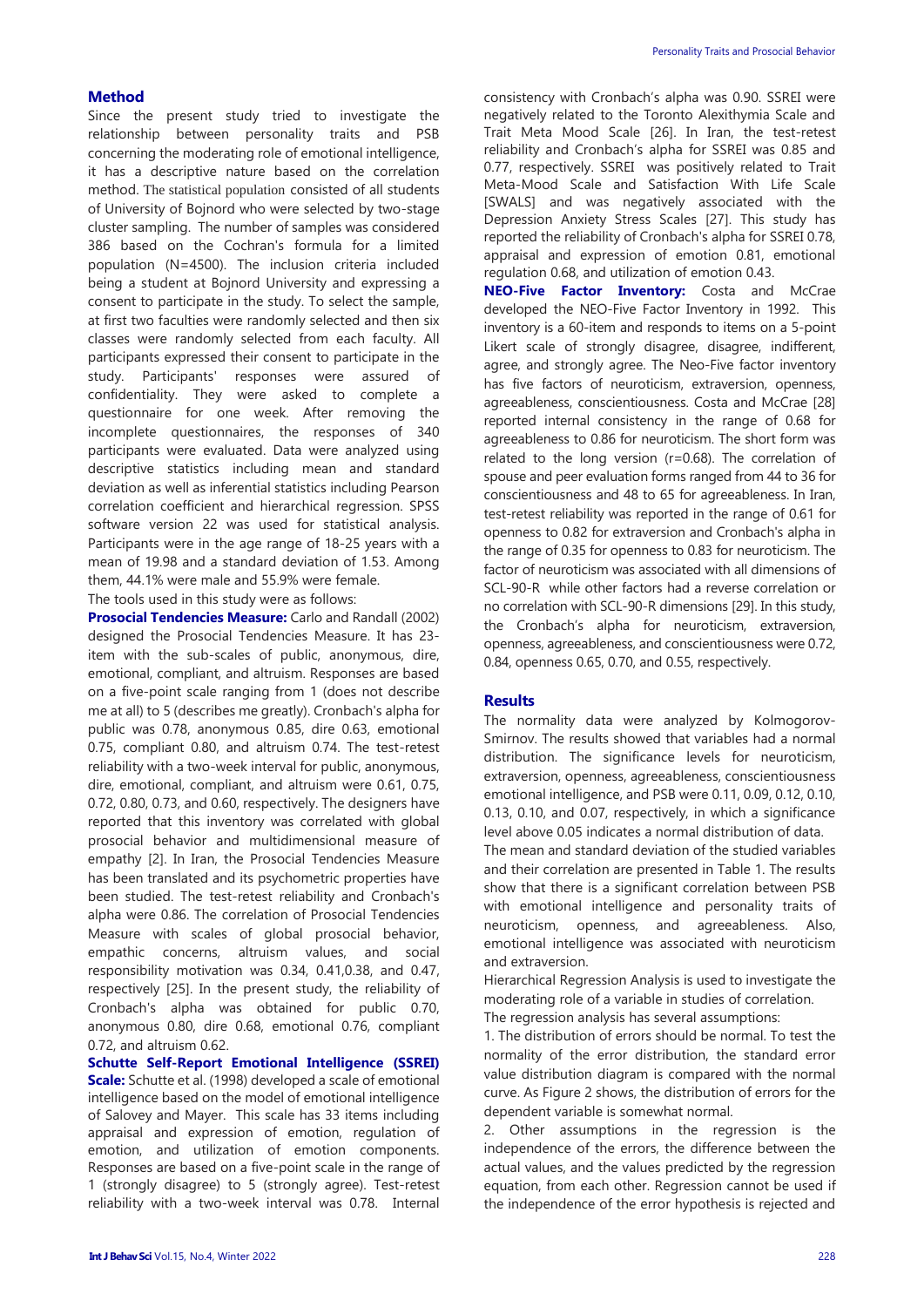the errors are correlated with each other. The Durbin-Watson test is used to check the independence of observations (independence of residual values or errors)

from each other. In this study, the value of the Durbin-Watson test was 1.56, therefore, the assumption of independence of errors is accepted.

**Table 1.** Mean and Standard Deviation of Studied Variables and Their Correlation

| <b>Variables</b>          |                            | м      | SD    |          | 2        | 3        | 4        | 5    | 6               |          | 8        | 9       |
|---------------------------|----------------------------|--------|-------|----------|----------|----------|----------|------|-----------------|----------|----------|---------|
| traits                    | 1-Neuroticism              | 37.31  | 6.36  |          |          |          |          |      |                 |          |          |         |
|                           | 2- extraversion            | 41.45  | 6.45  | $.36***$ |          |          |          |      |                 |          |          |         |
|                           | 3- openness                | 39.69  | 6.52  | $.49***$ | $.61***$ |          |          |      |                 |          |          |         |
|                           | 4- agreeableness           | 39.68  | 5.90  | $.55***$ | $.51***$ | $.58***$ |          |      |                 |          |          |         |
|                           | 5- conscientiousness       | 42.08  | 6.96  | $.24***$ | $.53***$ | $.50***$ | $.42***$ |      |                 |          |          |         |
|                           | 6- regulation              | 38.02  | 8.56  | .08      | $.24***$ | .01      | .03      | .05  |                 |          |          |         |
|                           | 7-appraisal and expression | 39.78  | 5.41  | $-18***$ | .10      | .07      | $-.06$   | .03  | $.60***$        |          |          |         |
| intelligence<br>Emotional | 8- utilization             | 36.28  | 6.56  | $-15***$ | .10      | .05      | $-13**$  | .003 | $.43***$ .54**  |          |          |         |
|                           | 9- total                   | 77.80  | 10.61 | $-16***$ | $.19***$ | .03      | .05      | .01  | .86***          | $.83***$ | $.77***$ |         |
| 10-prosocial behavior     |                            | 114.09 | 16.97 | $-23***$ | .005     | $-16***$ | $-24***$ | .04  | $.33***$ .27*** |          | 20***    | $33***$ |

Histogram

\*\*\*. Correlation is significant at the 0.01 level (2-tailed).

\*\*. Correlation is significant at the 0.05 level (2-tailed).



**Figure 2.** Distribution of errors in PSB.

3. The assumption of multicollinearity means that there is a strong correlation between the two predictor variables. In this case, despite the high value of the determination coefficient, the regression model may not have high validity. It is measured by statistics called tolerance and Variance Inflation Factor (VIF). These indicators are calculated separately for each of the predictor variables. The value of the tolerance varies between 0 and 1. The larger value indicates the lowest degree of overlap with the other variables. VIF is the inverse of tolerance varying between 1 and 10. In this study, values of tolerance were in the range of 0.14 to 0.99 and VIF values were in the range of 1 to 7 for predictor variables. Therefore, this assumption has been considered.

To do moderated regression analysis, a new variable as an interaction variable is created by multiplying the vector of the predicting variable and the new predicting variable (moderator variable). Then, in the regression analysis, the predictor and interaction variables are

entered into the regression equation. If the interaction variable significantly changes the variance of the criterion variable beyond the influence of predictor variables, the interaction relationship becomes significant. It can be stated that the moderating variable has strengthened or weakened the relationship between the predictor and the criterion variables. To examine the moderating role of emotional intelligence in the relationship between personality traits and PSB, in the first step, the deviation score of personality traits separately as the first predictor variable is entered into the regression analysis. Then in the second step, the deviant score of emotional intelligence (moderator variable) is entered in the regression analysis as the second predictor variable. In the third step, the interaction of the deviation score of personality traits and emotional intelligence as a predictor variable is entered into the analysis. The values and significance levels for the predictor variables in steps 1 to 3 have been presented in Table 2.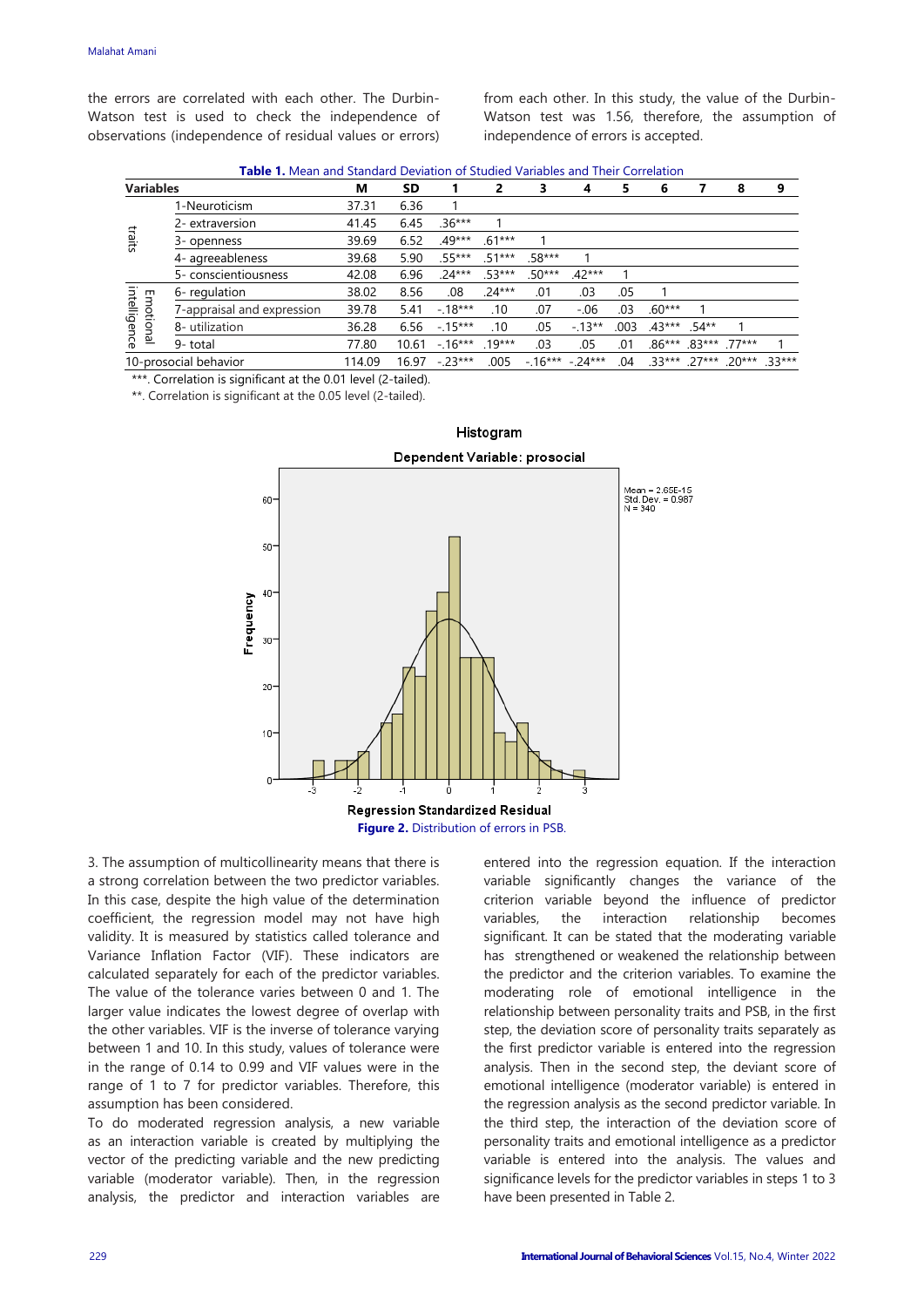| <b>Model</b>   |                       | <b>R</b> Square | Step1 $\beta$ | Step2 $\beta$ | Step $3 \beta$ | <b>R Square Change ∆R</b> |  |
|----------------|-----------------------|-----------------|---------------|---------------|----------------|---------------------------|--|
| 1              | neuroticism           | .05             | $-23***$      | $-18***$      | .13            | $.05***$                  |  |
|                | EI                    | .14             |               | $.18***$      | $.36***$       | $.08***$                  |  |
|                | EI*neuroticism        | .15             |               |               | $-.33***$      | $.01**$                   |  |
| 2              | extraversion          | $\mathbf{0}$    | .005          | $-.06$        | $-.04$         | $\Omega$                  |  |
|                | EI                    | .11             |               | $.34***$      | $.34***$       | $.11***$                  |  |
|                | EI*extraversion       | .11             |               |               | $-.02$         | $\mathbf{0}$              |  |
| 3              | openness              | .02             | $-15***$      | $-147***$     | $-.15$         | $.02***$                  |  |
|                | EI                    | .13             |               | $.32***$      | $.32***$       | $.10***$                  |  |
|                | EI*openness           | .13             |               |               | .010           | $\Omega$                  |  |
| $\overline{4}$ | agreeableness         | .05             | $-24***$      | $-22***$      | .020           | $.059***$                 |  |
|                | EI                    | .15             |               | $.31***$      | $.35***$       | $.10***$                  |  |
|                | EI*agreeableness      | .16             |               |               | $-.26***$      | $.01**$                   |  |
| 5              | conscientiousness     | .002            | $-.04$        | $-.04$        | .026           | .002                      |  |
|                | EI                    | .11             |               | $.33***$      | $29***$        | $.10***$                  |  |
|                | EI* conscientiousness | .11             |               |               | $-.23$         | .008                      |  |

**Table 2.** Results of Moderated Regression Analysis of Personality Traits with PSB with the Moderating Role of Emotional Intelligence

\*\*\*. Correlation is significant at the 0.01 level (2-tailed).

\*\*. Correlation is significant at the 0.05 level (2-tailed).

Table 2 shows that emotional intelligence, neuroticism, agreeableness, and openness have explained 11, 5, 6, and 2 percent variance PSB, respectively. Concerning the moderating effect, it can be stated that emotional intelligence moderates the relationship between neuroticism and agreeableness with PSB. Table 2 shows that the interaction of emotional intelligence and neuroticism ( $β = -0.33$  and  $ΔR=0.01$ ), the interaction of emotional intelligence and agreeableness ( $\beta$  = -0.22 and ΔR=0.01) are significantly significant.

To show this moderating effect, participants were divided into three groups based on one standard deviation higher and lower than mean in traits of neuroticism, agreeableness, and emotional intelligence. Then the mean

of the groups created in the variables of PSB was calculated. For clarity, figures 1 and 2 illustrate how neuroticism, agreeableness, and emotional intelligence variables interact together in predicting PSB.

As shown in Figure 3, the mean PSB was high in individuals who had a higher level of emotional intelligence and lower level in neuroticism, even if personality traits of neuroticism were strong in the individual. If there is a higher level of emotional intelligence, PSB will also be higher.

As Figures 4 and 5 show, the mean PSB is higher in people with higher emotional intelligence than those with lower emotional intelligence. PSB will be higher even if the agreeableness and openness are low.



**Figure 3.** Interaction between neuroticism and emotional intelligence in predicting PSB.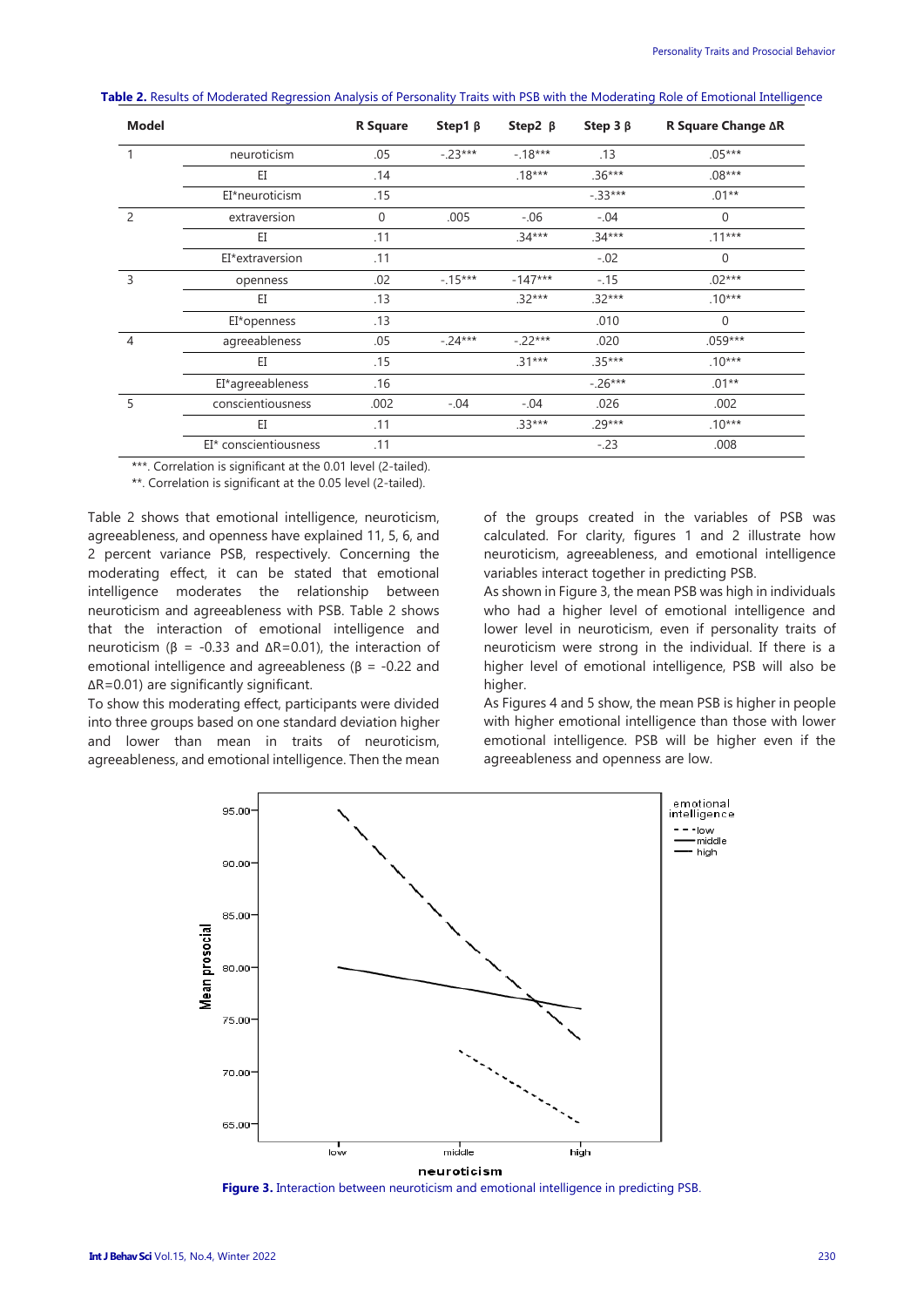

**Figure 4.** Interaction between agreeableness and emotional intelligence in predicting PSB.



**Figure 5.** Interaction between openness and emotional intelligence in predicting PSB.

#### **Discussion**

The present study aimed to investigate the moderating role of emotional intelligence in the relationship between personality traits and PSB.

This study found that high scores in neuroticism are associated with low levels of PSB. This finding is consistent with studies indicating neurotic individuals have lower scores on prosocial tendencies [7, 13]. It seems that neurotic individuals do less PSB because of fear of social relationships and withdrawal from social situations. Also, fear of interactions impedes the formation of social selfefficacy in these people so that neurotic individuals scruple to understand the needs of others and to manage their emotions in the helping process [30]. studies have

demonstrated that neurotic individuals have a low level of emotional intelligence skills [31]. Furthermore, neurotic individuals are vulnerable to others' negative emotions and cannot manage these emotions effectively, so they feel more distress than usual when perceiving others' suffering and unhappiness. People with a high score in neuroticism are sensitive to negative stimuli such as others' distress. When they watch the damage and suffering of others, instead of being motivated to help them, try to eliminate the source of their discomfort. Therefore, they may avoid situations that require help and suppress the relevant thoughts [13].

Also, the findings of this study showed that openness was negatively correlated with PSB.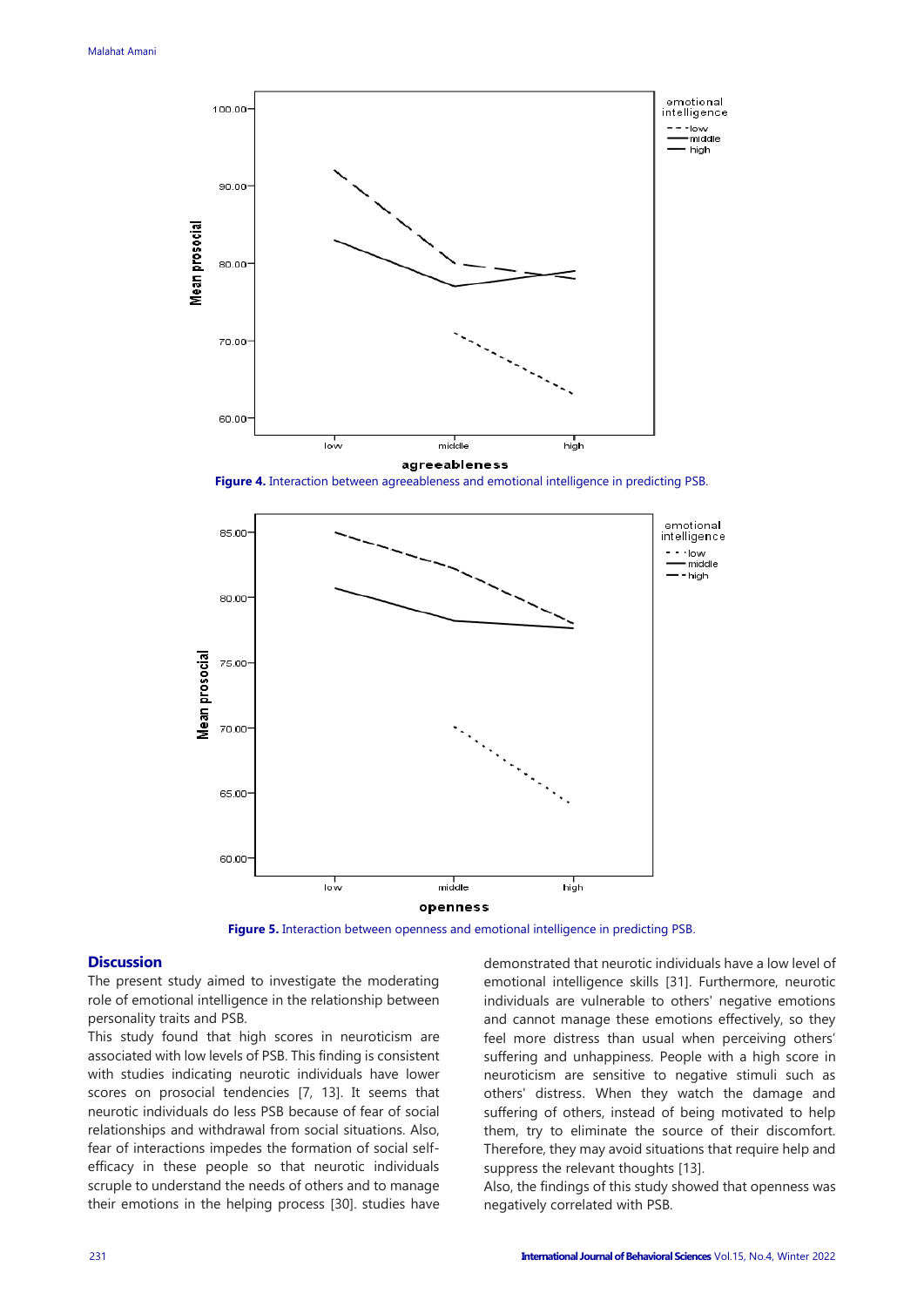Regarding the relationship between openness and PSB, there are different findings. Some studies have reported no significant correlation [15-17] and in some studies, significant correlations have been observed [14, 18].

However, individuals with high-level openness tend to notice emotional expression and studies have shown a positive relationship between compassion and openness [9]. However, PSB is different from empathy and requires the action of helping. Thus, open-minded people may not percept helpful behaviors as interesting or even find them problematic, and thus the level of PSB among openminded people may decrease.

The results of this study showed that agreeableness was negatively correlated with PSB.

This finding is inconsistent with several studies [15, 17, 18]. However, in some studies, agreeableness has not been associated with PSB [14, 16]. Many studies have examined the association of agreeableness with empathy and compassion [9, 13]. PSB is beyond empathy and compassion with the victim since in PSB one must act to ease the others' pain and need. It requires emotional excitation, feeling efficacy to help, and have knowledge and experience to help. Therefore, individuals may be sympathetic to the discomforts of others, but may have not an action in their behavioral repository to reduce the suffering of others [32].

This is due to the fact that the participants of this study were young students of the university and these participants might not have enough experience to understand and manage the situations that required help. Also, Participants may prevent mental involvement with others' problems and needs to retain opportunities to be happy and entertained.

Additionally, it is unclear why the relations between PSB with agreeableness were negative. It seems that since agreeableness has aspects of conflict avoidance or even obedience [33], these traits are theoretically unrelated to PSB.

Even under certain conditions, a good mood may reduce the likelihood of a prosocial response. An observer who is in a very positive mood and faces an emergency of ambiguity tends to interpret the situation as nonemergency, even if it is clear that it is an emergency. If helping involves doing something difficult and unpleasant, people in good mood tend to resist helping [34].

The results showed that emotional intelligence is associated positively with PSB.

consistent with this finding, some studies indicated that emotional intelligence is positively related to compassion [9] and PSB [7, 21, 22]. People with high emotional intelligence skills can understand others' negative feelings and are more likely to be motivated to help others. They may also feel more competent and confident in helping others because they have strong skills to manage their own and others' emotions [35].

Empathy as a manifestation of emotional intelligence involves emotional and cognitive responses to another person's emotional state and includes sympathy, a desire to solve the problem, and to adopt the other person's

perspective [36]. As the empathy-altruism hypothesis explains, prosocial motivation is stimulated by empathy to help others [37].

Theorists of emotional intelligence point out individuals with a high level of emotional intelligence understand and evaluate their emotional states correctly and express their emotions, effectively regulate their moods, and even rely on others' emotional needs on time [19]. Furthermore, the negative state relief model explains that individuals help to reduce their negative emotions and have a better feeling [32]. If helping involves behaviors that improve feelings, the person with a bad mood is more likely to engage in PSB than when he/she is in a neutral mood. A negative emotion often has a positive effect on PSB, if it is not too severe if the emergency is not ambiguous and if the assistance is interesting and satisfying [32].

Also, the results indicated that emotional intelligence significantly moderates the relationships between personality traits of neuroticism, agreeableness, and openness with PSB.

Actually, PSB was high in individuals who had a higher level of emotional intelligence and a lower level in neuroticism, agreeableness, and openness. The higher the level of emotional intelligence, the higher PSB. This finding suggests that emotional intelligence can reinforce the relationships of personality traits of neuroticism and agreeableness with PSB.

Studies have suggested that emotional intelligence training increase PSB, Rahpeyma ,and Fouladchang [24] and decrease bully behavior [38].

PSB requires accuracy in recognizing and explaining others' emotions, approximately managing and expressing emotions [21]. If individuals are unable to correctly percept and detect others' emotions, manage themselves, and rely appropriately on them, this disability may constraint them from appropriate performance in circumstances of social urgent. Therefore, emotional intelligence skills are essential for PSB. consistent with this finding, Davis et al. [39] demonstrated a moderation model in the relationship between life events, empathic concern, and prosocial and aggressive behaviors among adolescents.

Although the present study looked at individual factors in predicting PSB, different studies indicate that the occurrence of PSB is influenced by various factors. The PSB requires understanding the situation as an emergency, having a sense of responsibility, having the knowledge and skills to help, and deciding to help [32]. Recently it has been suggested that the relationship between individual differences and PSB is mediated by prosocial knowledge [16].

The present study faced some limitations. Self-report questionnaires were used in the study to measure PSB, which led to bias in responses and over-estimation of subjects in doing PSB. Also, the present study only examined a correlation between variables and it is not possible to deduce a causal relationship. In addition, the present study was conducted among college students, which limits the generalization of findings to other populations. Based on the present limitations, it is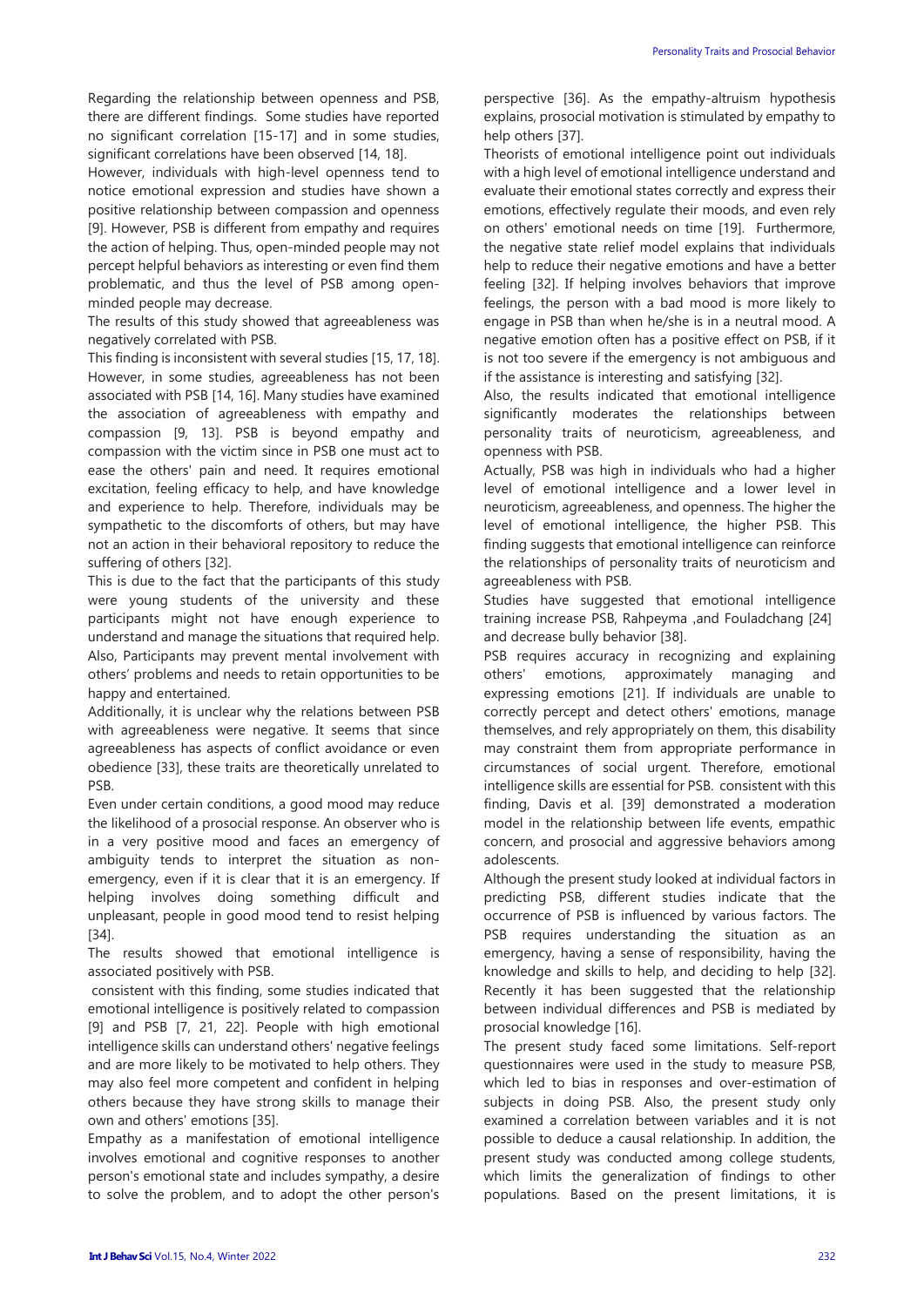suggested that other report questionnaires or observation tools be used to measure PSB. Also, given the influence of environmental factors and circumstances on the conduct of PSB, it is suggested to study factors such as the subject of assistance, characteristics of the person in need of assistance, knowledge of the helping, the existence of spectators besides the role of individual characteristics in conducting PSB.

Considering the positive effects of PSB and emotional intelligence on mental health and social well-being and reducing negative behaviors, it is recommended that emotional intelligence skills be taught in schools, universities, and supportive organizations. So that in necessity situations they can behave prosocial through managing in oneself and others, and benefit from the positive consequences of PSB.

#### **Conclusion**

The study indicated that emotional intelligence, neuroticism, agreeableness, and openness were related to PSB. Emotional intelligence was a strong predictor of PSB and the negative effect of trait personality moderated on PSB. It can be concluded that even with negative characteristics, emotional intelligence skills can increase the rate of PSB.

#### **Conflict of Interest**

The author declares no competing interests.

## **Ethical Approval**

This study is the result of a research project with the ethical code of IR.UB.REC.1400.006, which was approved in the University of Bojnord.

#### **Acknowledgment**

The author would like to thank all the students of the University of Bojnord who participated in this study.

#### **References**

- 1. Bhogal MS, Farrelly D. The psychology of prosocial behavior: An introduction to a special issue. Current Psychology. 2019; 38(4): 910-911. [doi.org/10.1007/s12144-019-00377-9](file:///C:/Users/zfarhangi/Downloads/IJBS.Vol15.N4.01.1520%20(4).docx)
- 2. Carlo G, Randall BA. The Development of a Measure of Prosocial Behaviors for Late Adolescents. Journal of Youth and Adolescence. 2002; 31(1): 31-44.
- 3. Son J, Wilson J. Volunteer work and hedonic, eudemonic, and social well- being. Sociological Forum. 2012; 27(3): 658-681. <https://doi.org/10.1111/j.1573-7861.2012.01340.x>
- 4. McCrae RR, Costa Jr. Personality in adulthood. Personality in adulthood. New York, NY, US: Guilford Press;1990.
- 5. Mooradian TA, Davis M, Matzler K. Dispositional empathy and the hierarchical structure of personality. The American Journal of Psychology. 2011; 124(1): 99- 109. <https://doi.org/10.5406/amerjpsyc.124.1.0099>
- 6. Karimzade A, Besharat MA. An investigation of the Relationship Between Personality Dimensions and Stress Coping Styles. Procedia - Social and Behavioral Sciences. 2011; 30: 797-802. <https://doi.org/10.1016/j.sbspro.2011.10.155>
- 7. Guo Q, Sun P, Li L. Why neurotic individuals are less prosocial? A multiple mediation analysis regarding related mechanisms. Personality and Individual Differences. 2018; 128: 55-61. [https://doi.org/10.1016/j.paid.2018.02.026](https://psycnet.apa.org/doi/10.1016/j.paid.2018.02.026)
- 8. Lee K, Ashton MC. Psychometric properties of the HEXACO personality inventory. Multivariate Behavioral Research. 2004; 39(2): 329-358. [https://doi.org/10.1207/s15327906mbr3902\\_8](https://psycnet.apa.org/doi/10.1207/s15327906mbr3902_8)
- 9. Sinclair VM, Topa G, Saklofske D. Personality Correlates of Compassion: a Cross-Cultural Analysis. Mindfulness. 2020;

11(10): 2423-2432. [https://doi.org/10.1007/s12671-020-01459-7](https://psycnet.apa.org/doi/10.1007/s12671-020-01459-7)

- 10. Kammrath LK, Scholer AA. The Pollyanna Myth: How highly agreeable people judge positive and negative relational acts. Personality and Social Psychology Bulletin. 2011; 37(9): 1172- 1184. [https://doi.org/10.1177/0146167211407641](https://doi.org/10.1177%2F0146167211407641)
- 11. Moon H, Livne E, Marinova S. Understanding the independent influence of duty and achievement striving when predicting the relationship between conscientiousness and organizational cultural profiles and helping behaviors. Journal of Personality Assessment. 2013; 95(2): 225-232. [https://doi.org/10.1080/00223891.2012.740539](https://psycnet.apa.org/doi/10.1080/00223891.2012.740539)
- 12. Larsen R, Buss D. Personality Psychology: Domains of Knowledge About Human Nature. McGraw-Hill Education; 2008.
- 13. Habashi MM, Graziano WG, Hoover AE. Searching for the Prosocial Personality: A Big Five Approach to Linking Personality and Prosocial Behavior. Personality and Social Psychology Bulletin*.* 2016; 42(9): 1177-92. [https://doi.org/10.1177/0146167216652859](https://psycnet.apa.org/doi/10.1177/0146167216652859)
- 14. Mlčák, Z. The Big Five and Prosocial Personality Aspects in International e-conference on Optimisation Education and Data Mining in Science Engineering and Risk Management. Publishing House Curriculum; 2012.
- 15. Rodrigues J, Ulrich N, Mussel P, Carlo G, Hewig J. Measuring Prosocial Tendencies in Germany: Sources of Validity and Reliablity of the Revised Prosocial Tendency Measure. Frontiers<br>in Psychology. 2017; 8(2119). in Psychology. [https://doi.org/10.3389/fpsyg.2017.02119](https://psycnet.apa.org/doi/10.3389/fpsyg.2017.02119)
- 16. Martin-Raugh MP, Kell H, Motowidlo SJ. Prosocial knowledge mediates effects of agreeableness and emotional intelligence on prosocial behavior. Personality and Individual Differences. 2016; 90: 41-49. <https://doi.org/10.1016/j.paid.2015.10.024>
- 17. Courbalay A, Deroche T, Descarreaux M, Prigent E, O'Shaughnessy J, Amorim MA. Facial expression overrides lumbopelvic kinematics for clinical judgements about low back pain intensity. Pain Research & Management. 2016; 7134825. [https://doi.org/10.1155/2016/7134825.](https://psycnet.apa.org/doi/10.1155/2016/7134825)
- 18. Klein, N., Prosocial behavior increases perceptions of meaning in life. The Journal of Positive Psychology. 2017; 12(4): 354- 361. [https://doi.org/10.1080/17439760.2016.1209541](https://psycnet.apa.org/doi/10.1080/17439760.2016.1209541)
- 19. Mayer JD, Salovey P, Caruso DR. Emotional intelligence: Theory, findings, and implications. Psychological Inquiry. 2004; 15(3): 197-215. [https://doi.org/10.1207/s15327965pli1503\\_02](https://psycnet.apa.org/doi/10.1207/s15327965pli1503_02)
- 20. Bar-On R. The Bar-On model of emotional-social intelligence (ESI). Psicothema. 2006; 18(Suppl):13-25.
- 21. Kaltwasser L, Hildebrandt A, Wilhelm O, Sommer W. On the relationship of emotional abilities and prosocial behavior. Evolution and Human Behavior. 2017; 38(3): 298-308. <https://doi.org/10.1016/j.evolhumbehav.2016.10.011>
- 22. Marsh AA, Kozak MN, Ambady N. Accurate identification of fear facial expressions predicts prosocial behavior. Emotion. 2007; 7(2): 239-251. [https://doi.org/10.1037/1528-3542.7.2.239](https://psycnet.apa.org/doi/10.1037/1528-3542.7.2.239)
- 23. Torkman Malayeri M, Sheikholeslami R. Empathy and Pro-Social Behavior: The Mediating Role of Moral Emotions. Journal of Developmental Psychology. 2019; 15(59): 261-272.
- 24. Rahpeyma S, Fouladchang M. The Effect Of Teaching Emotional Intelligence On Prosocial Behavior In Students (Helping, Cooperation And Sharing). Journal of Curriculum Research. 2018; 8(1): 47-64.
- 25. Kajbaf M, Sajjadian E, Nouri A. A Study of Factor Structur, Validity and Reliabileaty of Pro-social Tendencies Measure Revised Questionnaire Among University Students. Journal of Applied Sociology*.* 2010; 21(2): 101-118.
- 26. Schutte NS, Malouff JM, Hall LE, Haggerty DJ, Cooper JT, Golden CJ, Dornheim L. Development and validation of a measure of emotional intelligence. Personality and Individual Differences. 1998 ; 25(2): p. 167-177. [https://doi.org/10.1016/S0191-8869\(98\)00001-4](https://psycnet.apa.org/doi/10.1016/S0191-8869(98)00001-4)
- 27. Bayani A. On the relationship between parents' attachment styles and students' social, behavioral, and emotional adjustments in non-local freshmen university students. Journal of Fundamentals of Mental Health. 2009 ; 11(43): 223-232.
- 28. Costa PT, McCrae RR. Normal personality assessment in clinical practice: The NEO Personality Inventory. Psychological Assessment, 1992. 4(1): 5-13. http://dx.doi.org/10.1037/1040- 3590.4.1.5
- 29. Roshan Chesly R, Shaeeri M, Atrifard M, Nikkhah A, Ghaem Maghami B, Rahimierad A.. Investigating Psychometric Properties of NEO-Five Factor Inventory (NEO-FFI). Clinical